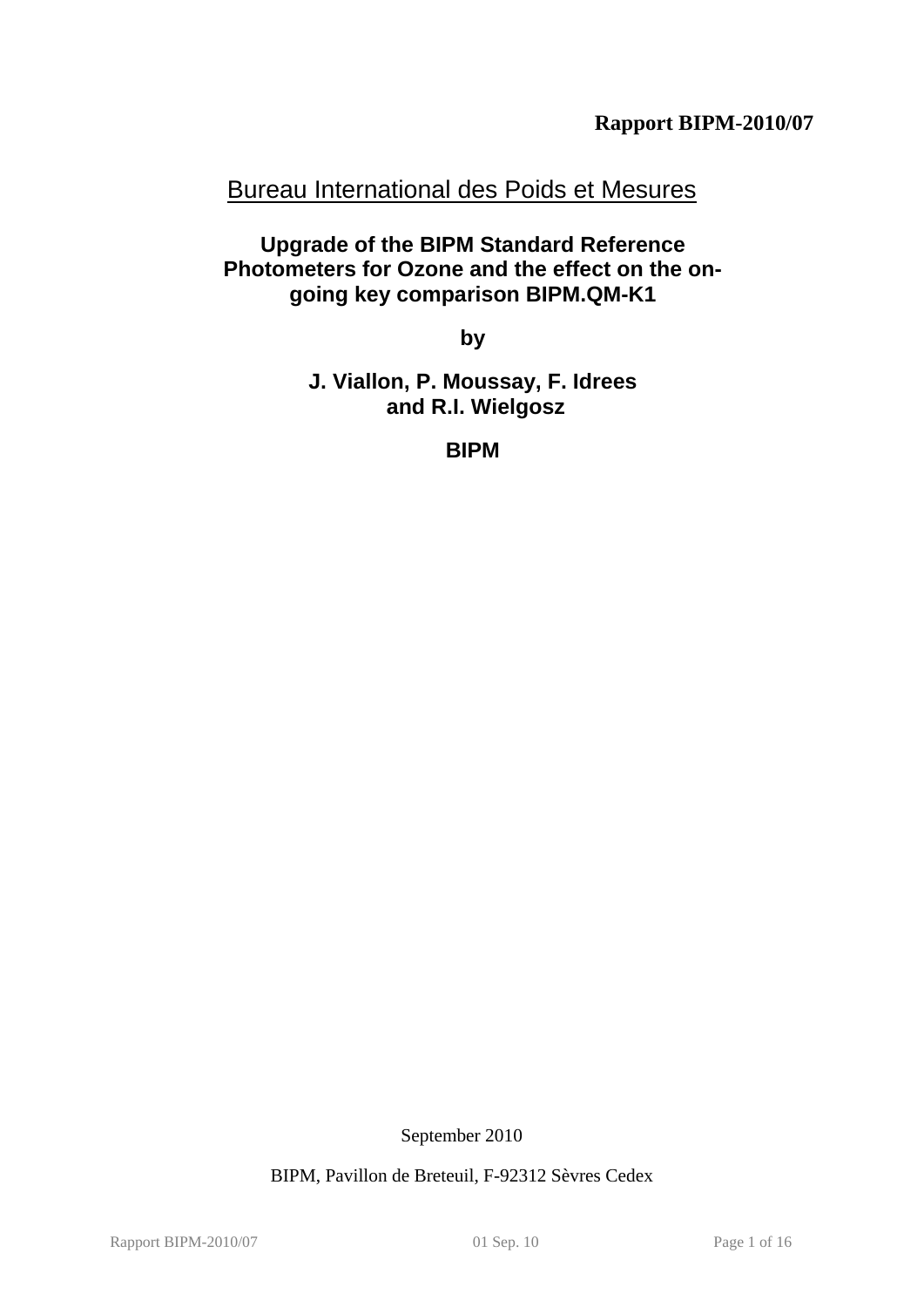#### **Abstract**

The NIST Standard Reference Photometer (SRP) maintained by the BIPM and used as the reference in the international key comparison BIPM.QM-K1 was upgraded in March 2009. This followed the upgrade of almost all the other SRPs maintained by National Metrology Institutes or Designated Institutes which took part in this comparison. In order to ensure continuity between the comparisons performed before and after the upgrade, all degrees of equivalence between participants and the (upgraded) common reference have been recalculated and are presented in this report. The result is a very small shift of the common reference towards the centre of the distribution of participants. The good agreement with all participants has been maintained.

#### Contents: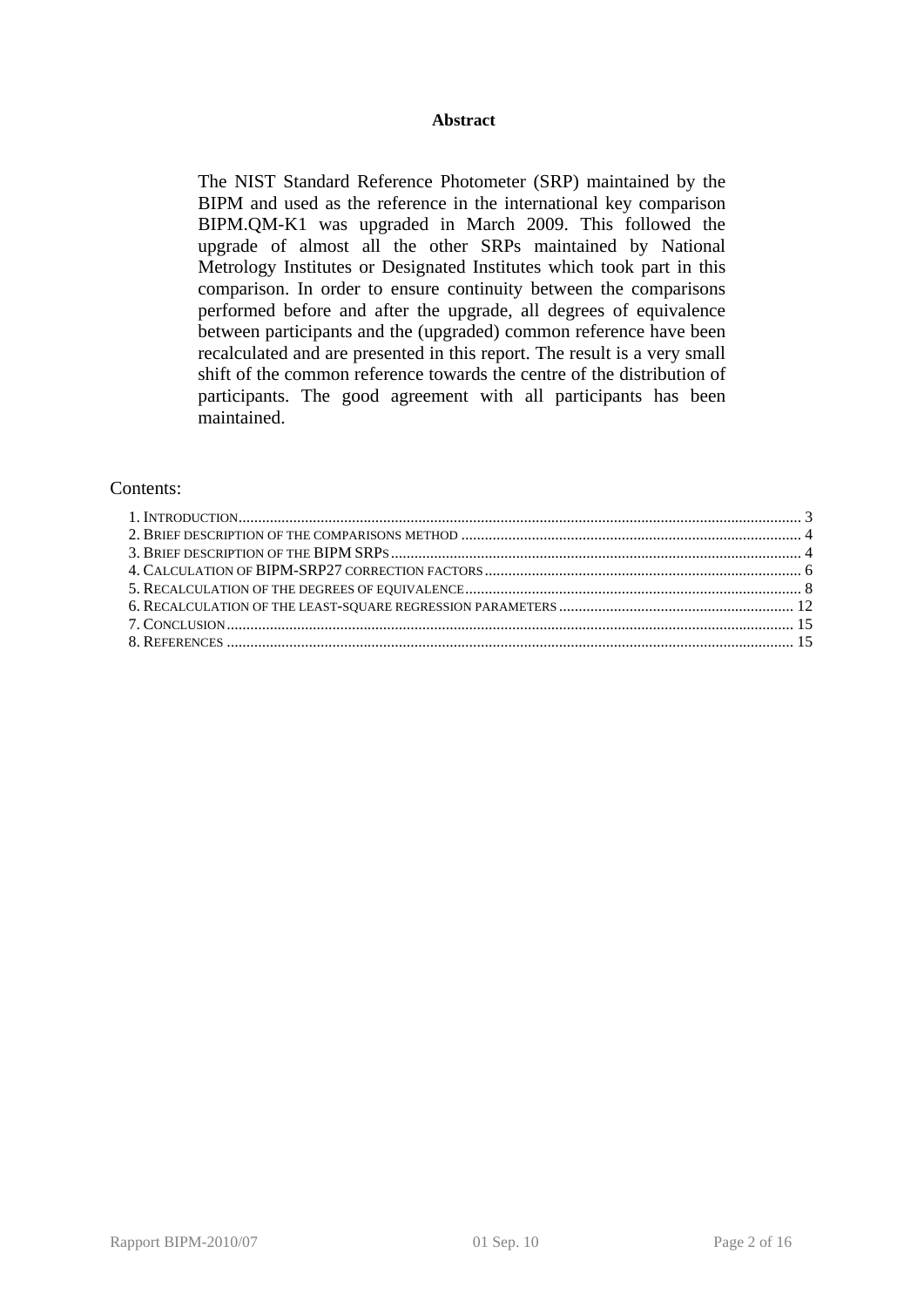# <span id="page-2-0"></span>**1. Introduction**

The reference method for the measurement of ground level ozone concentration is based on UV photometry, with the NIST SRP ozone reference standard acting as the primary standard for numerous national and international ozone monitoring networks. Several of these instruments are maintained by the BIPM, one of them being the reference standard for international comparisons of national ozone standards which have been coordinated by the  $BIPM<sup>1</sup>$  $BIPM<sup>1</sup>$  $BIPM<sup>1</sup>$  since 2003.

After the first international comparisons, which were performed in 2003-2005, the BIPM and the NIST undertook a study of systematic biases in the NIST SRP [1], which highlighted two major biases in the instrument. Before starting any further international comparisons, the BIPM decided to modify its SRPs in order to correct for the observed biases. One of the two biases, namely on the gas temperature evaluation, was removed with a physical modification of the instruments. For the second bias, arising from a limited knowledge of the light path length inside the instrument gas cells, a physical correction was not easy to achieve and a decision was made to numerically correct the path length of two SRPs (SRP27 and SRP28). A third BIPM instrument was physically modified and was used as internal reference to help monitor any drifts in the other SRPs.

Since then, the NIST developed an upgrade kit to physically remove the observed biases in the NIST SRPs, and started a series of upgrades of SRPs around the world [2]. The BIPM also performed some upgrades of other SRPs [3, 4]. National Metrology Institutes or Designated Institutes requested upgrades of their SRPs before taking part in the key comparison BIPM.QM-K1 cycle 1 (2007-2008) organized by the BIPM. The new comparison results clearly demonstrated that the measurement results of the common reference of the comparison, BIPM-SRP27 had slightly shifted from the mean of the group of upgraded SRPs. This shift was attributed to a difference between the numerical correction decided by the BIPM and the results of physical corrections introduced by the upgrade. These assumptions were confirmed by the more detailed study of the upgrade effect, which will be explained in a forthcoming paper.

In view of the above considerations, the BIPM, with the approval of the Gas Analysis Working Group of the CCQM, decided to undertake the upgrade of its two SRPs (27 and 28) after the completion of the first cycle of the key comparison BIPM.QM-K1 and before starting the second cycle (2009-2010). It was decided that all results from the first cycle of the key comparison would be recalculated to allow meaningful comparisons with following cycles.

This report presents the results of the upgrade of BIPM-SRP27 and BIPM-SRP28 and the effect on the key comparison BIPM.QM-K1. More details of the upgrade procedure and its effect on a number of SRPs in comparison with the study performed in 2005 will be published separately.

1

<span id="page-2-1"></span> $1$  [http://www.bipm.org/en/scientific/chem/gas\\_metrology/ozone\\_comparisons.html](http://www.bipm.org/en/scientific/chem/gas_metrology/ozone_comparisons.html)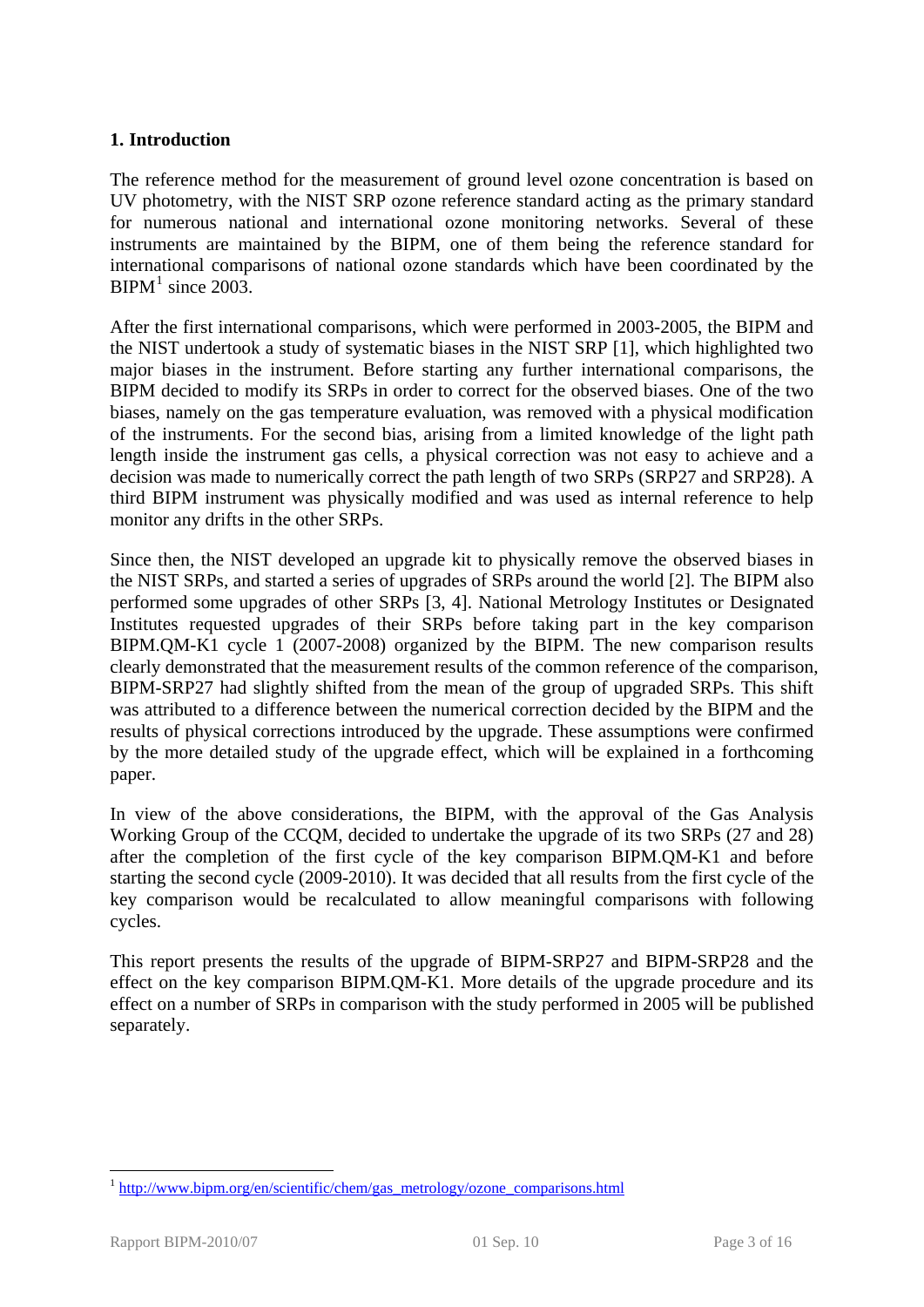# <span id="page-3-0"></span>**2. Brief description of the comparisons method**

All comparisons reported here were performed by following the protocol of the key comparison BIPM.QM-K1, which can be downloaded from the BIPM website ([http://www.bipm.org/utils/en/pdf/BIPM.QM-K1\\_protocol.pdf\)](http://www.bipm.org/utils/en/pdf/BIPM.QM-K1_protocol.pdf).

The results of one comparison between a participant and the BIPM, as published in the Key Comparison Database maintained by the BIPM, is a set of two degrees of equivalence. They are calculated at two nominal ozone mole fractions among the twelve measured in each comparison, in the range 0 nmol/mol to 500 nmol/mol: 80 nmol/mol and 420 nmol/mol. Degrees of equivalence before and after the upgrade of BIPM-SRP27 are presented in section [5](#page-7-0) of this report.

In addition, comparisons can be meaningfully described by the two parameters of the linear regression performed between the measurement results of the two instruments involved, taking into account standard measurement uncertainties. To this end, a piece of software called OzonE was used. This software, which is documented in a publication [5], is an extension of the previously used software, B\_Least, recommended by the ISO standard 6143:2001 [6]. It includes the possibility of taking into account correlations between measurements performed with the same instrument at different ozone mole fractions.

In a direct comparison, a linear relationship between the ozone mole fractions measured by SRP<sub>n</sub> and SRP<sub>27</sub> is obtained:

$$
x_{\text{SRP}n} = a_0 + a_1 x_{\text{SRP}27}
$$
 (1)

The associated uncertainties on the slope  $u(a_1)$  and the intercept  $u(a_0)$  are given by OzonE, as well as the covariance between them and the usual statistical parameters to validate the fitting function. Parameters of the linear regression for all participants before and after the upgrade of BIPM-SRP27 are presented in section [6](#page-11-0) of this report.

## <span id="page-3-1"></span>**3. Brief description of the BIPM SRPs**

## 3.1. State of the BIPM SRPs before the upgrade

Compared to the original design described in [7], SRP27, SRP28 and SRP31 were modified to deal with two biases revealed by the study conducted by the BIPM and the NIST [1]:

- The three SRPs were equipped with a thermo-electric cooling device to remove excess heat from the lamp housing and to prevent heating of the cells. Together with a regular calibration of their temperature probe, this ensures the removal of the bias on the temperature measurement of the gas cell.
- In SRP27 and SRP28 the optical path length was calculated as being 1.005 times the total length of the two cells within each instrument. Together with an increased uncertainty, this takes into account the bias on the optical path length.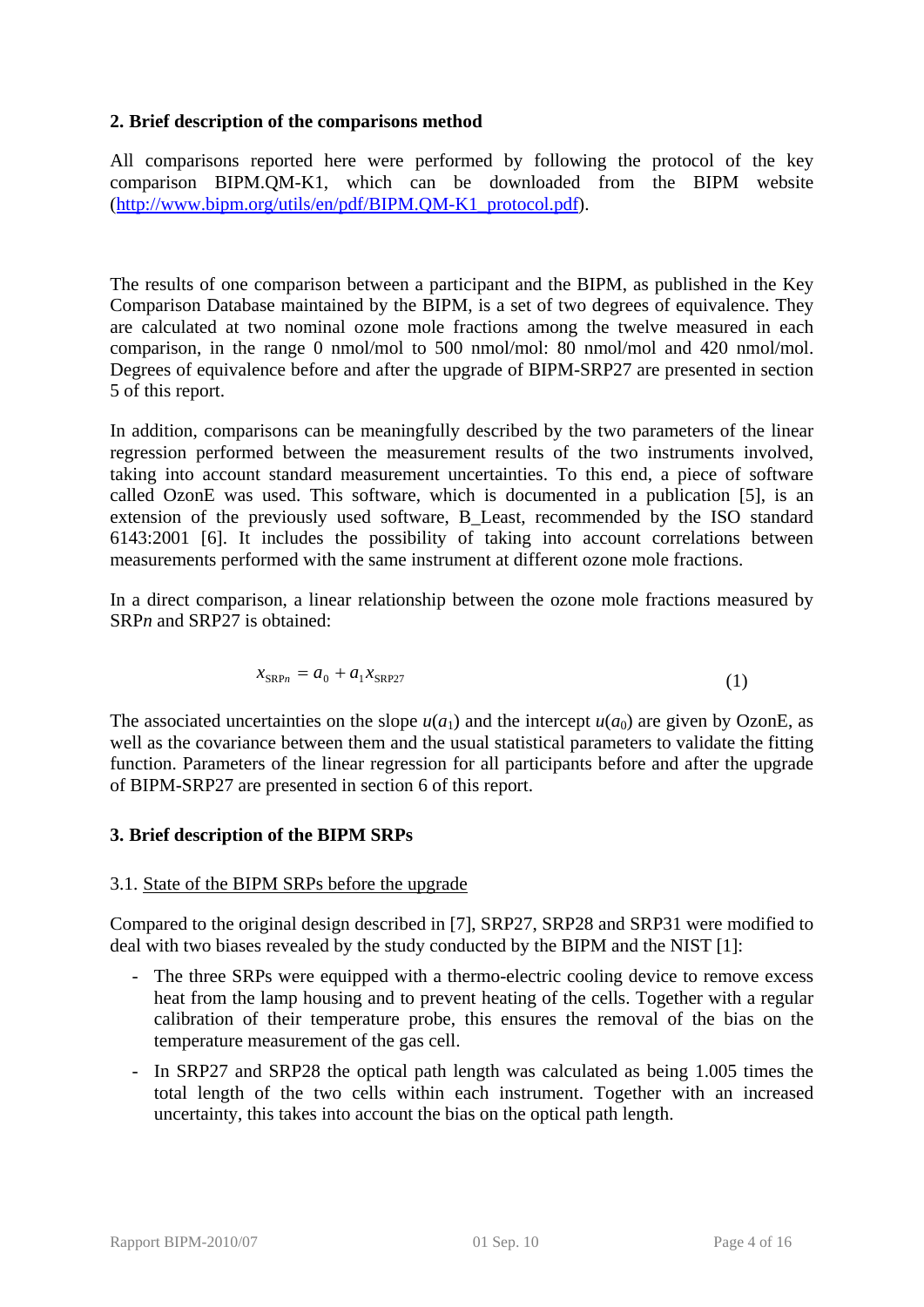- In SRP31 the gas cells have been physically modified to avoid multiple reflections of the light beam on the end windows. The BIPM workshop designed new cell ends, in which the windows make a 3<sup>°</sup> angle with the vertical.

## 3.2. State of the BIPM SRPs after the upgrade

The SRP "upgrade kit" was installed in BIPM-SRP27 and BIPM-SRP28. The upgrade kit consisted of two parts:

- A new source block was designed to minimize the gas temperature evaluation bias by better thermal insulation of the UV source lamp (heated to a temperature of about 60 °C) from the rest of the optical bench, thus avoiding the temperature gradient observed in the SRP when the original source block was used.
- A new set of absorption cells were installed. The new cells consisted of quartz tubes closed at both ends by optically sealed quartz windows. These windows were angled at 3° to the vertical plane to avoid multiple reflections along the light path.

In addition, the thermo-cooling device designed at the BIPM was maintained in all three SRPs and was in-use during all comparisons.

## 3.3. Uncertainty budget of the BIPM-SRPs

The uncertainty budget for the ozone mole fraction in dry air *x* measured by the instruments BIPM-SRP27, BIPM-SRP28 and BIPM-SRP31 in the nominal range 0 nmol/mol to 500 nmol/mol is given in [Table 1.](#page-4-0) The same uncertainty budget is applied to SRPs before and after the upgrade.

<span id="page-4-0"></span>

|                                             |                             | Uncertainty $u(y)$  |                                                   | <b>Sensitivity</b>                                 | Contribution                                         |                                             |
|---------------------------------------------|-----------------------------|---------------------|---------------------------------------------------|----------------------------------------------------|------------------------------------------------------|---------------------------------------------|
| Component $(y)$                             | <b>Source</b>               | <b>Distribution</b> | <b>Standard</b><br>uncertainty                    | <b>Combined</b><br>standard<br>uncertainty<br>u(y) | coefficient<br>$c_i = \frac{\partial x}{\partial y}$ | to $u(x)$<br>$ c_i  \cdot u(y)$<br>nmol/mol |
|                                             | Measurement<br>Scale        | Rectangular         | 0.0006 cm                                         |                                                    | $\mathcal{X}$                                        |                                             |
| <b>Optical Path</b>                         | Repeatability               | Normal              | $0.01$ cm                                         | $0.52$ cm                                          |                                                      | $2.89\times10^{-3}x$                        |
| $L_{\rm opt}$                               | Correction<br>factor        | Rect                | $0.52$ cm                                         |                                                    | $L_{\text{opt}}$                                     |                                             |
|                                             | Pressure gauge              | Rectangular         | 0.029 kPa                                         |                                                    | $\mathcal{X}$                                        |                                             |
| <b>Pressure P</b>                           | Difference<br>between cells | Rectangular         | 0.017 kPa                                         | $0.034$ kPa                                        | $\overline{P}$                                       | $3.37\times10^{-4}x$                        |
| Temperature $T$                             | Temperature<br>probe        | Rectangular         | 0.03 K                                            | 0.07K                                              | $\boldsymbol{\chi}$<br>$\frac{1}{T}$                 | $2.29\times10^{-4}x$                        |
|                                             | Temperature<br>gradient     | Rectangular         | 0.058K                                            |                                                    |                                                      |                                             |
| <b>Ratio of</b><br>intensities $D$          | Scaler<br>resolution        | Rectangular         | $8\times10^{-6}$                                  | $1.4 \times 10^{-5}$                               | $\mathcal{X}$                                        | 0.28                                        |
|                                             | Repeatability               | Triangular          | $1.1 \times 10^{-5}$                              |                                                    | $D\ln(D)$                                            |                                             |
| <b>Absorption</b><br>Cross section $\alpha$ | Hearn value                 |                     | $1.22\times10^{-19}$<br>cm <sup>2</sup> /molecule | $1.22\times10^{-19}$<br>cm <sup>2</sup> /molecule  | $\mathcal{X}$<br>$\alpha$                            | $1.06\times10^{-2}x$                        |

|  |  | Table 1: Uncertainty budget for the SRPs maintained by the BIPM |
|--|--|-----------------------------------------------------------------|
|  |  |                                                                 |
|  |  |                                                                 |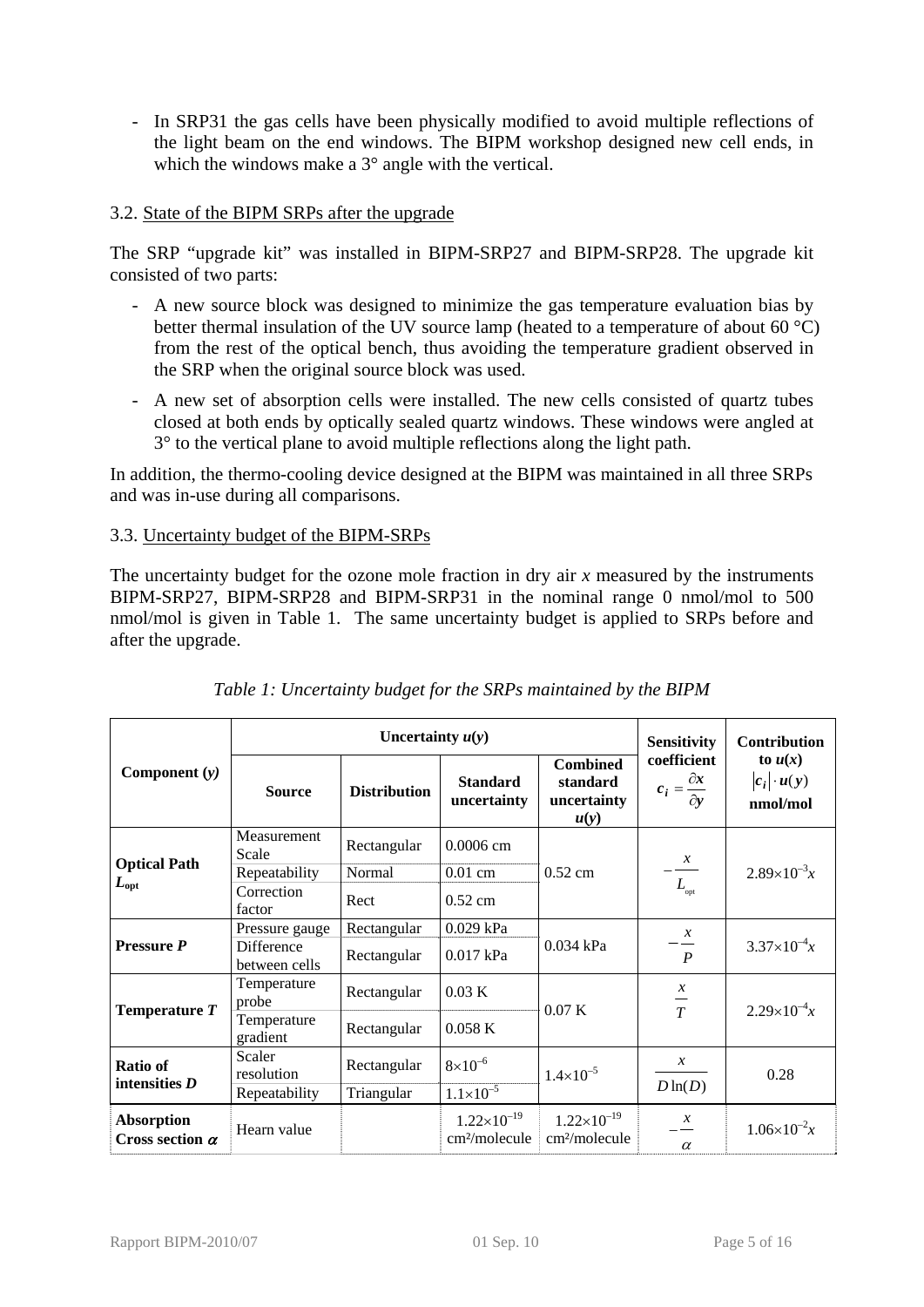Following this budget, the standard uncertainty associated with the ozone mole fraction measurement with the BIPM SRPs can be expressed as a numerical equation (numerical values expressed as nmol/mol):

$$
u(x) = \sqrt{(0.28)^2 + (2.92 \cdot 10^{-3} x)^2}
$$
 (2)

#### 3.4. Covariance terms

As explained previously, correlations between the results of two measurements performed at two different ozone mole fractions with the BIPM maintained SRPs were taken into account in the software OzonE. More details on the covariance expression can be found in the protocol of the key comparison BIPM.QM-K1. The following expression was applied:

$$
u(x_i, x_j) = x_i \times x_j \times u_b^2 \tag{3}
$$

where:

$$
u_{\rm b}^2 = \frac{u^2(T)}{T^2} + \frac{u^2(P)}{P^2} + \frac{u^2(L_{\rm opt})}{L_{\rm opt}^2}
$$
 (4)

The value of  $u_b$  is given by the expression of the measurement uncertainty:  $u_b = 2.92 \times 10^{-3}$  or  $u_{\rm b}{}^2 = 8.5 \times 10^{-6}$ .

### <span id="page-5-0"></span>**4. Calculation of BIPM-SRP27 correction factors**

All comparisons performed during the upgrade of SRP27 and SRP28 included SRP31 to monitor the changes in the measurement results. SRP31 was thus used as a transfer standard between SRP27 before the upgrade and SRP27 after the upgrade, in order to calculate correction factors for SRP27, as presented in this section.

Considering the relationship between SRP31 and SRP27 before the upgrade of SRP27:

$$
x_{\text{SRP31}} = a_0 + b_0 \cdot x_{\text{SRP27}} \tag{5}
$$

Where the parameters of the linear equation take the following values:

| $b_0$  | $u(b_0)$ | $a_0$ /<br>$(\text{nmol/mol})   (\text{nmol/mol})   (\text{nmol/mol})$ | $u(a_0)$ / | $u(a_0, b_0)$ /       |
|--------|----------|------------------------------------------------------------------------|------------|-----------------------|
| 0.9974 | 0.0033   | $-0.19$                                                                | 0.21       | $-2.01\times10^{-04}$ |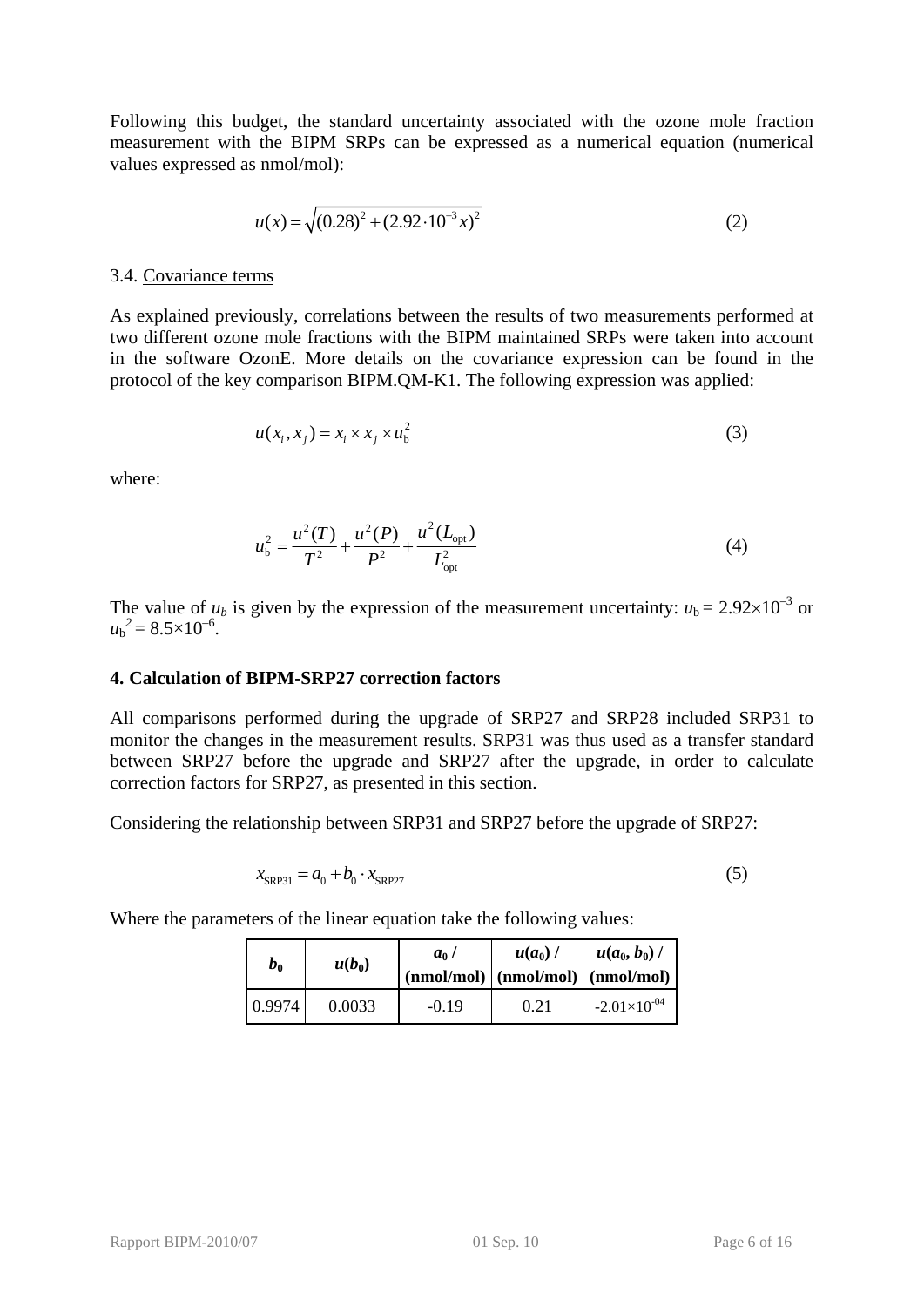And considering the relationship between SRP31 and SRP27 after the upgrade of SRP27 (the prime notation is used to indicate measurement results of SRP27 after its upgrade):

$$
x_{\text{SRP31}} = a_1 + b_1 \cdot x_{\text{SRP27}}' \tag{6}
$$

Where the parameters of the linear equation take the following values:

| b <sub>1</sub> | $u(b_1)$ | a <sub>1</sub><br>$(\text{nmol/mol})$ $(\text{nmol/mol})$ $(\text{nmol/mol})$ | $u(a_1)$ | $u(a_1, b_1)$         |
|----------------|----------|-------------------------------------------------------------------------------|----------|-----------------------|
| 1.0008         | 0.0046   | 0.03                                                                          | 0.32     | $-5.08\times10^{-04}$ |

The relationship between SRP27 after the upgrade and SRP27 before the upgrade can be written:

$$
x'_{SRP27} = a_2 + b_2 \cdot x_{SRP27}
$$
 (7)

Where the parameters of the linear equation take the following values:

| b <sub>2</sub> | $u(b_2)$ | a <sub>2</sub> | $u(a_2)$ / | $u(a_2, b_2)$ /<br>$(\text{nmol/mol})   (\text{nmol/mol})   (\text{nmol/mol})  $ |
|----------------|----------|----------------|------------|----------------------------------------------------------------------------------|
| 0.9965         | 0.0056   | $-0.22$        | 0.44       | $-4.57\times10^{-06}$                                                            |

The correction parameters  $a_2$  and  $b_2$  are deduced from the equations:

$$
b_2 = \frac{b_0}{b_1} \tag{8}
$$

$$
a_2 = \frac{a_0 - a_1}{b_1} \tag{9}
$$

And their uncertainty from:

$$
u(b_2) = b_2 \sqrt{\frac{u(b_1)^2}{b_1^2} + \frac{u(b_0)^2}{b_0^2}}
$$
 (10)

$$
u(a_2) = \frac{1}{b_1} \sqrt{u(a_0)^2 + u(a_1)^2 + (a_0 - a_1)^2 \frac{u(b_1)^2}{b_1^2}}
$$
 (11)

$$
u(b_2, a_2) = (a_0 - a_1)b_0 \frac{u(b_1)^2}{b_1^4} = a_2b_2 \left(\frac{u(b_1)}{b_1}\right)^2
$$
 (12)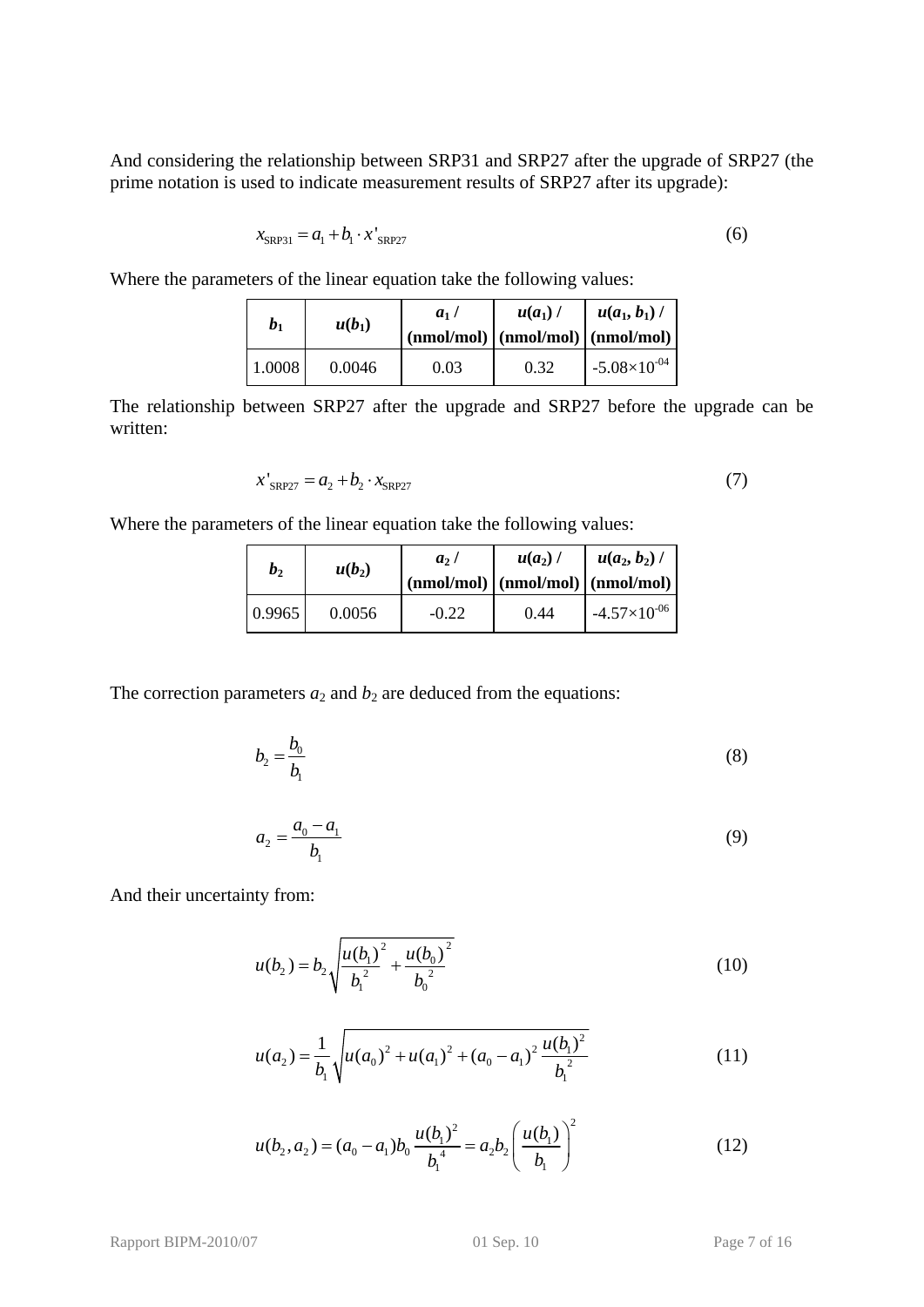#### <span id="page-7-0"></span>**5. Recalculation of the degrees of equivalence**

#### 5.1. Definition

In the key comparison BIPM.QM-K1, degrees of equivalence for the participant *i* were calculated at two particular values: 80 nmol/mol and 420 nmol/mol, according to the following equation:

$$
D_i = x_i - x_{\text{SRP27}} \tag{13}
$$

where  $x_i$  and  $x_{SRP27}$  are the measurement result of the participant *i* and of SRP27 at the nominal value  $x_{\text{nom}}$ .

Its associated standard uncertainty is:

$$
u(D_i) = \sqrt{u_i^2 + u_{SRP27}^2}
$$
 (14)

where  $u_i$  and  $u_{\text{SRP27}}$  are the measurement uncertainties of the participant *i* and of SRP27 respectively.

The correction factors  $a_2$  and  $b_2$  deduced from the comparison between SRP27 and SRP31 before and after the upgrade are used to calculate a corrected reference value and associated uncertainty:

$$
x'_{\rm SRP27} = a_2 + b_2 x_{\rm SRP27} \tag{15}
$$

$$
u(x_{SRP27}) = \sqrt{u(a_2)^2 + b_2^2 u(x_{SRP27})^2 + u(b_2)^2 x_{SRP27}^2 + 2x_{SRP27} u(a_2, b_2)}
$$
(16)

In order to compute the corrected degrees of equivalence  $D_i = x_i - x'_{SRP27}$  and their associated uncertainties:

$$
u(D_i) = \sqrt{u_i^2 + u(x_{SRP27})^2}
$$
 (17)

#### 5.2. Particular case of the NMISA standard

The comparison performed between the NMISA and the BIPM is a particular case in BIPM.QM-K1, as the NMISA standard instrument was previously calibrated by the BIPM, just before performing the comparison. Therefore, measurement results of the NMISA and of the BIPM standards are correlated. Instead of equation 14, the uncertainty of the degree of equivalence  $D_i$  for the NMISA is written, as explained in [8]:

$$
u(D_i) = \sqrt{u_i^2 - u_{SRP27}^2}
$$
 (18)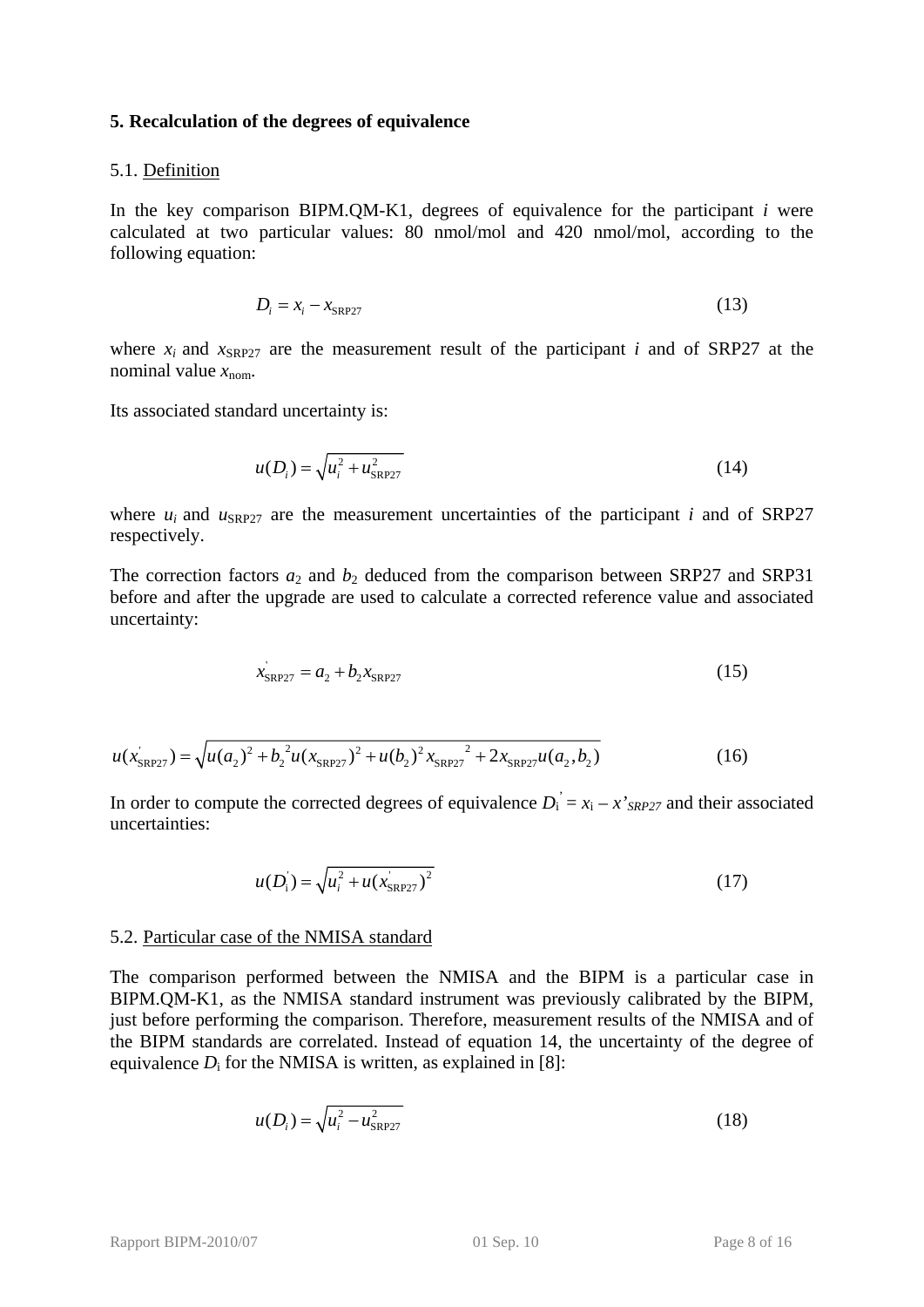Similarly, measurement results of the NMISA and of the BIPM standards after the upgrade are correlated. Instead of equation 17, the uncertainty of the degree of equivalence for NMISA is written:

$$
u(D_i) = \sqrt{u_i^2 + u(x_{SRP27})^2 - 2bb_2 \cdot u(x_{SRP27})^2}
$$
 (19)

Where  $b_2$  is the slope of the correction to be applied to SRP27's measurement results, as defined in equation 8, and *b* is the slope of the linear relationship between the NMISA standard and SRP27:  $x_i = x_{NMSA} = a + bx_{SRP27}$ .

### 5.3. Values

The degrees of equivalence and their uncertainties calculated using the above equations are reported in [Table 2](#page-8-0) and [Table 3](#page-9-0) below. Corresponding graphs of equivalence are displayed in [Figure 1.](#page-10-0) The expanded uncertainties are calculated with a coverage factor  $k = 2$ . All participants in the first cycle of BIPM.QM-K1 have been included, except the VSL for which results were not ready at the time this report was written. New degrees of equivalence for the VSL will be published later.

*Table 2 : Degrees of equivalence of all participants in the key comparison BIPM.QM-K1 before and after upgrade of the reference BIPM-SRP27, at the nominal ozone mole fraction 80 nmol/mol.* 

<span id="page-8-0"></span>

| Lab              | date     | $x_i$ | $u(x_i)$ | $x_{\text{ref}}$ | $u(x_{\text{ref}})$ | $x_{ref}$ | $u(x'_{ref})$ | $\boldsymbol{D'}_{\text{i}}$ | $u(D'_i)$ | U(D') |
|------------------|----------|-------|----------|------------------|---------------------|-----------|---------------|------------------------------|-----------|-------|
| <b>NIST</b>      | $Jan-07$ | 76.30 | 0.43     | 76.34            | 0.52                | 75.85     | 0.80          | 0.45                         | 0.91      | 1.83  |
| <b>NIST</b>      | $Jan-07$ | 76.50 | 0.44     | 76.54            | 0.52                | 76.05     | 0.81          | 0.45                         | 0.92      | 1.83  |
| <b>ISCIII</b>    | $Jun-07$ | 83.95 | 0.60     | 84.56            | 0.38                | 84.05     | 0.75          | $-0.09$                      | 0.96      | 1.92  |
| <b>ISCIII</b>    | $Jun-07$ | 86.22 | 0.60     | 86.28            | 0.38                | 85.76     | 0.76          | 0.46                         | 0.97      | 1.94  |
| <b>CHMI</b>      | Sep-07   | 80.34 | 0.37     | 80.47            | 0.37                | 79.97     | 0.73          | 0.37                         | 0.81      | 1.63  |
| <b>INRIM</b>     | $Sep-07$ | 79.96 | 0.20     | 80.34            | 0.37                | 79.84     | 0.73          | 0.12                         | 0.75      | 1.51  |
| <b>FMI</b>       | Oct-07   | 80.20 | 0.36     | 80.37            | 0.36                | 79.88     | 0.73          | 0.32                         | 0.81      | 1.63  |
| <b>KRISS</b>     | Oct-07   | 82.13 | 0.65     | 80.23            | 0.37                | 79.74     | 0.73          | 2.39                         | 0.98      | 1.96  |
| <b>UBA</b>       | $Nov-07$ | 78.31 | 0.44     | 78.58            | 0.53                | 78.09     | 0.82          | 0.21                         | 0.93      | 1.86  |
| <b>VNIIM</b>     | $Nov-07$ | 79.76 | 0.31     | 80.04            | 0.29                | 79.54     | 0.69          | 0.22                         | 0.76      | 1.52  |
| <b>VNIIM</b>     | $Nov-07$ | 81.13 | 0.32     | 81.36            | 0.29                | 80.86     | 0.70          | 0.28                         | 0.77      | 1.53  |
| $\textbf{NIM}{}$ | Mar-08   | 71.12 | 0.42     | 71.53            | 0.51                | 71.06     | 0.78          | 0.06                         | 0.89      | 1.77  |
| <b>LNE</b>       | Apr-08   | 80.79 | 0.37     | 81.14            | 0.35                | 80.64     | 0.72          | 0.15                         | 0.81      | 1.62  |
| <b>NPL</b>       | $May-08$ | 79.62 | 0.28     | 80.21            | 0.37                | 79.71     | 0.73          | $-0.10$                      | 0.78      | 1.56  |
| <b>METAS</b>     | $Jun-08$ | 79.68 | 0.26     | 80.12            | 0.36                | 79.63     | 0.73          | 0.05                         | 0.77      | 1.55  |
| <b>NMISA</b>     | Jul-08   | 80.00 | 1.30     | 80.76            | 0.37                | 80.27     | 0.73          | $-0.27$                      | 1.40      | 2.80  |
| <b>JRC</b>       | $Dec-08$ | 78.19 | 0.44     | 78.49            | 0.53                | 78.00     | 0.82          | 0.19                         | 0.93      | 1.85  |
| <b>NPLI</b>      | Mar-09   | 79.68 | 0.44     | 79.90            | 0.54                | 79.41     | 0.82          | 0.27                         | 0.94      | 1.87  |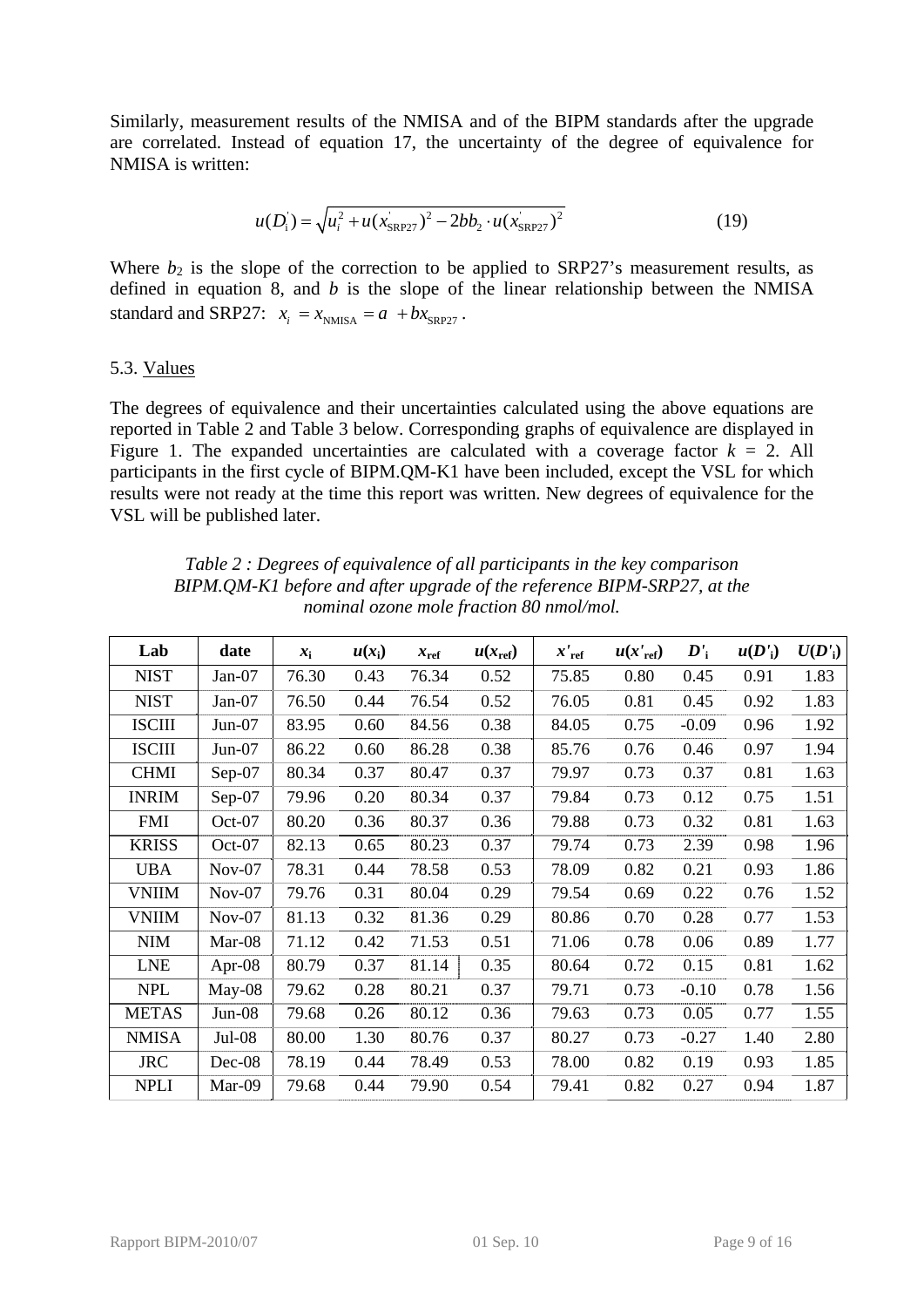<span id="page-9-0"></span>

| Lab           | date      | $x_i$  | $u(x_i)$ | $x_{\text{ref}}$ | $u(x_{\text{ref}})$ | $x_{ref}'$ | $u(x'_{ref})$ | $\boldsymbol{D'}_{\mathbf{i}}$ | u(D') | U(D') |
|---------------|-----------|--------|----------|------------------|---------------------|------------|---------------|--------------------------------|-------|-------|
| <b>NIST</b>   | $Jan-07$  | 432.00 | 1.72     | 432.61           | 2.24                | 430.89     | 3.33          | 1.11                           | 3.75  | 7.50  |
| <b>NIST</b>   | Jan-07    | 436.50 | 1.74     | 436.92           | 2.27                | 435.19     | 3.36          | 1.31                           | 3.79  | 7.57  |
| <b>ISCIII</b> | $Jun-07$  | 418.06 | 1.64     | 420.70           | 1.45                | 419.02     | 2.80          | $-0.97$                        | 3.25  | 6.50  |
| <b>ISCIII</b> | $Jun-07$  | 422.92 | 1.66     | 423.66           | 1.46                | 421.98     | 2.82          | 0.94                           | 3.28  | 6.55  |
| <b>CHMI</b>   | $Sep-07$  | 418.00 | 1.25     | 418.44           | 1.25                | 416.77     | 2.70          | 1.22                           | 2.97  | 5.94  |
| <b>INRIM</b>  | Sep-07    | 419.13 | 0.56     | 420.85           | 1.26                | 419.17     | 2.71          | $-0.04$                        | 2.77  | 5.53  |
| <b>FMI</b>    | Oct-07    | 418.92 | 1.26     | 420.49           | 1.26                | 418.81     | 2.71          | 0.11                           | 2.99  | 5.97  |
| <b>KRISS</b>  | Oct-07    | 422.03 | 2.09     | 419.54           | 1.26                | 417.87     | 2.70          | 4.16                           | 3.42  | 6.84  |
| <b>UBA</b>    | $Nov-07$  | 419.70 | 1.68     | 420.62           | 2.18                | 418.95     | 3.24          | 0.76                           | 3.65  | 7.29  |
| <b>VNIIM</b>  | $Nov-07$  | 410.70 | 1.22     | 412.17           | 1.25                | 410.52     | 2.66          | 0.18                           | 2.93  | 5.86  |
| <b>VNIIM</b>  | $Nov-07$  | 419.70 | 1.25     | 421.52           | 1.28                | 419.84     | 2.72          | $-0.14$                        | 2.99  | 5.99  |
| <b>NIM</b>    | Mar-08    | 415.52 | 1.66     | 417.38           | 2.17                | 415.71     | 3.21          | $-0.19$                        | 3.62  | 7.24  |
| <b>LNE</b>    | Apr- $08$ | 420.51 | 1.26     | 422.31           | 1.29                | 420.62     | 2.73          | $-0.12$                        | 3.01  | 6.01  |
| <b>NPL</b>    | $May-08$  | 417.75 | 1.27     | 419.26           | 1.26                | 417.58     | 2.70          | 0.17                           | 2.98  | 5.97  |
| <b>METAS</b>  | $Jun-08$  | 418.15 | 0.63     | 420.03           | 1.26                | 418.35     | 2.71          | $-0.21$                        | 2.78  | 5.56  |
| <b>NMISA</b>  | $Jul-08$  | 419.61 | 1.64     | 420.86           | 1.26                | 419.18     | 2.71          | 0.44                           | 2.62  | 5.24  |
| <b>JRC</b>    | Dec-08    | 409.51 | 1.64     | 410.63           | 2.13                | 408.98     | 3.16          | 0.52                           | 3.56  | 7.12  |
| <b>NPLI</b>   | Mar-09    | 399.50 | 1.60     | 401.12           | 2.08                | 399.51     | 3.09          | $-0.01$                        | 3.48  | 6.96  |

*Table 3 : Degrees of equivalence of all participants in the key comparison BIPM.QM-K1 before and after upgrade of the reference BIPM-SRP27, at the nominal ozone mole fraction 420 nmol/mol.*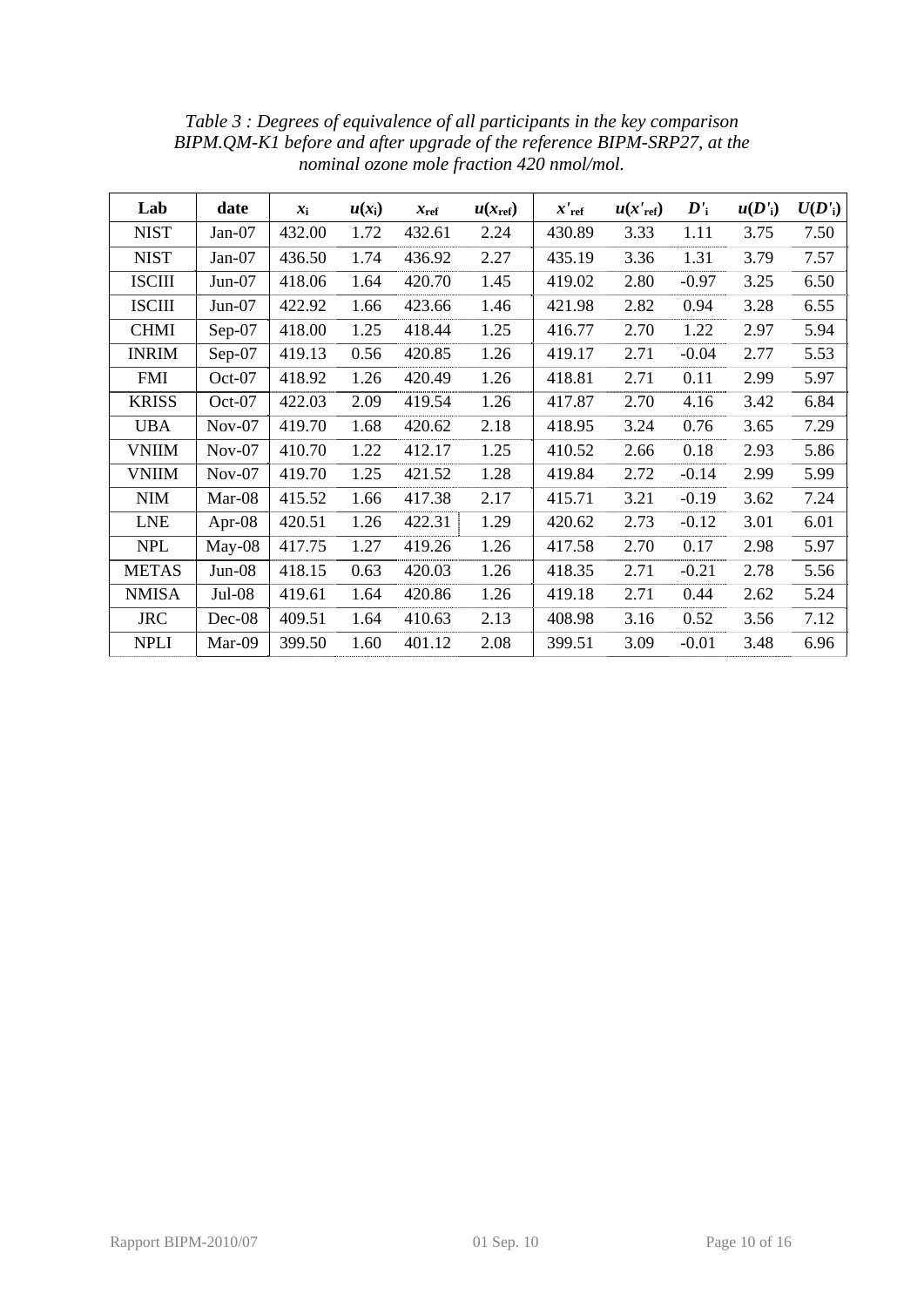



<span id="page-10-0"></span>*Figure 1: Graphs of equivalence of all participants in the key comparison BIPM.QM-K1 before and after upgrade of the reference BIPM-SRP27, at the nominal ozone mole fractions 80 nmol/mol and 420 nmol/mol.* 

# 5.4. Analysis

The first important observation is that the upgrade of BIPM-SRP27 did not change the good agreement between all participants. All degrees of equivalence shifted only by a very small amount compared to the stated uncertainties. The average and the median values of the degrees of equivalence before and after the upgrade are displayed in Table 4:

*Table 4: Average of the degrees of equivalence of all participants in BIPM.QM-K1 before and after the upgrade of BIM-SRP27* 

|                            | before  | after | before  | after |  |
|----------------------------|---------|-------|---------|-------|--|
| nominal value / (nmol/mol) |         | 80    |         |       |  |
| Average $D_i$ / (nmol/mol) | $-0.20$ | 0.31  | $-1.10$ | 0.51  |  |
| median                     | $-0.28$ | 0.21  | $-1.49$ | 0.17  |  |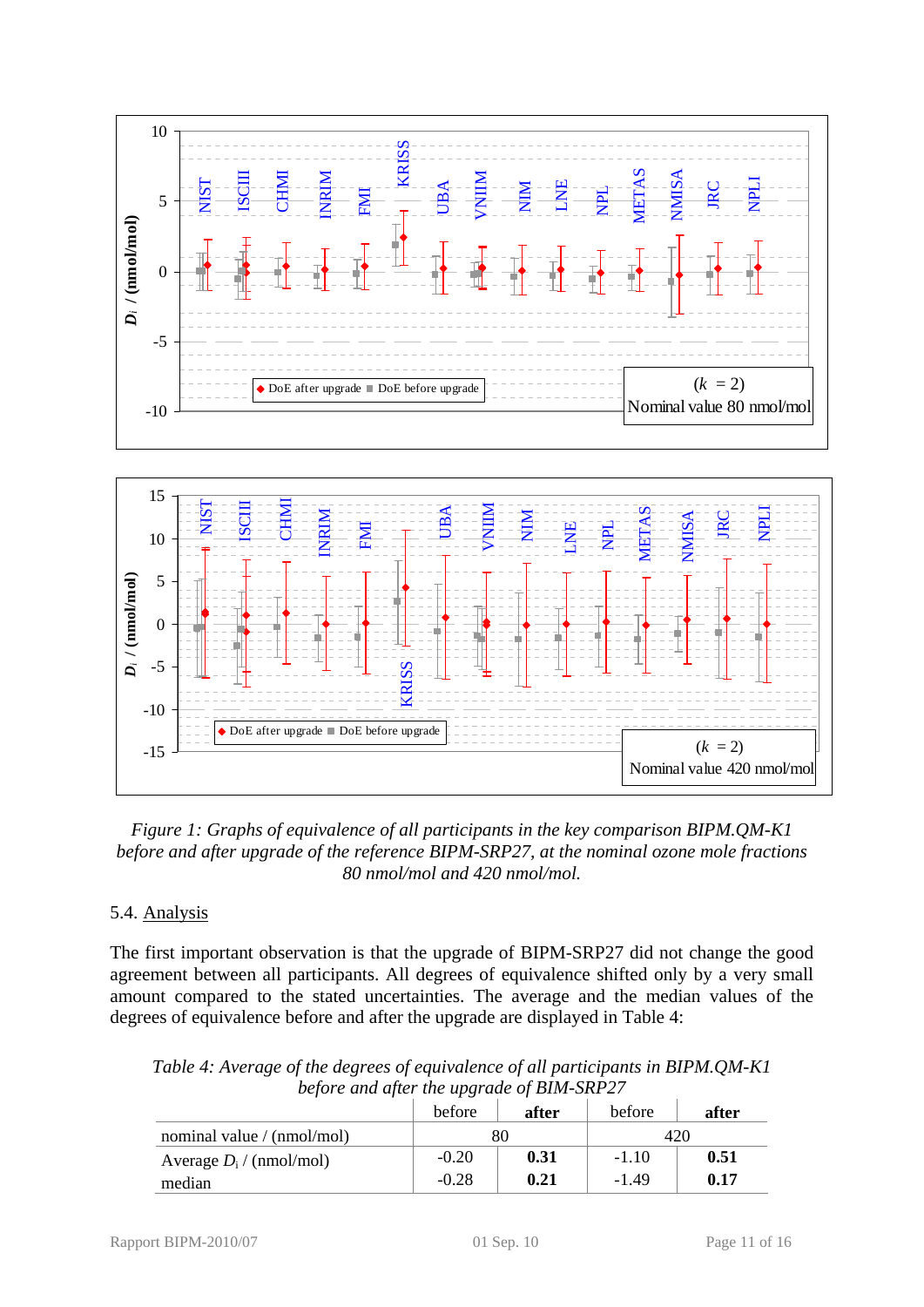Secondly, following the upgrade measurement, results from BIPM-SRP27 are indeed now closer to the centre of the distribution of participants' measurement results in the key comparison BIPM.QM-K1.

The uncertainties of all degrees of equivalence have slightly increased, due to the use of a transfer standard (SRP31) between SRP27 before and after the upgrade. The effect on the key comparison is however minor.

### <span id="page-11-0"></span>**6. Recalculation of the least-square regression parameters**

As explained in section [2,](#page-3-0) the parameters of the linear regression between two photometers' measurement results also constitute meaningful characteristics of the agreement between them. Therefore, those parameters which are always given for information in the key comparison BIPM.QM-K1 reports, were also recalculated, as well as their uncertainties, according to the following equation.

Considering the relationship between a photometer *i* and SRP27 before the upgrade of SRP27:

$$
x_i = a + b \cdot x_{SRP27} \tag{20}
$$

And the relationship between a photometer *i* and SRP27 after the upgrade of SRP27:

$$
x_i = a' + b' \cdot x'_{SRP27}
$$
 (21)

Where the parameters *a'* and *b'* and their uncertainties are deduced from:

$$
a' = a - \frac{a_2 b}{b_2} \tag{22}
$$

$$
b' = \frac{b}{b_2} \tag{23}
$$

$$
u(a') = \sqrt{u(a)^2 + \frac{b^2}{b_2^2}u(a_2)^2 + \frac{a_2^2}{b_2^2}u(b)^2 + \frac{(a_2b)^2}{b_2^4}u(b_2)^2 - 2\frac{b^2a_2}{b_2^3}u(a_2, b_2)}
$$
(24)

$$
u(b') = b' \sqrt{\frac{u(b)^2}{b^2} + \frac{u(b_2)^2}{b_2^2}}
$$
 (25)

Particular case of the NMISA comparison:

As discussed previously, covariance terms between the values associated with each instrument at the same nominal mole fraction should be calculated and taken into account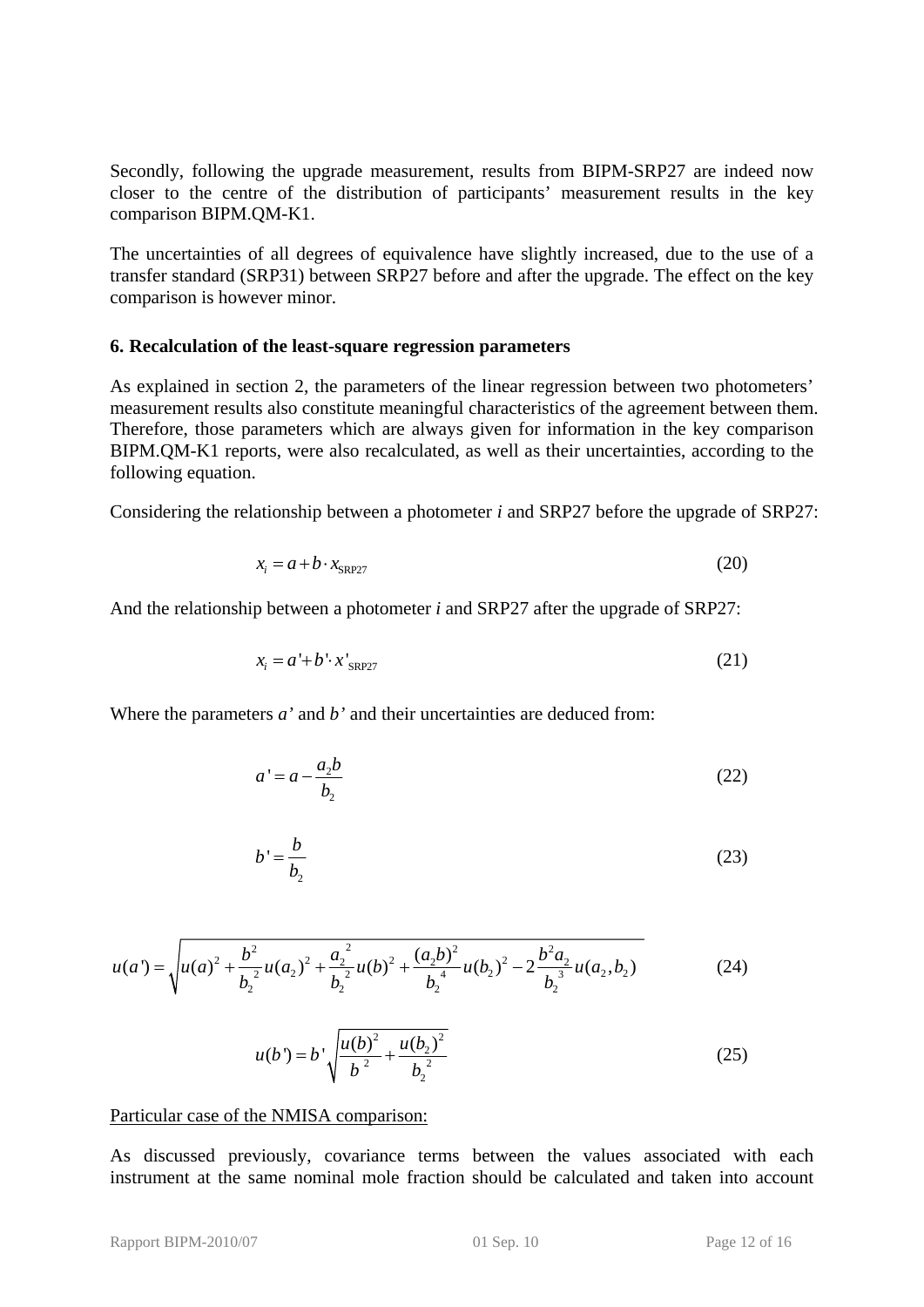when performing the regression. Unfortunately, this feature is not available in the software OzonE. As the least-square results are given in comparison reports for information only, the NMISA parameters were calculated without these covariances.

## 6.1. Values

The new parameters and their uncertainties, calculated using the above equations, are reported in [Table 5.](#page-12-0) The corresponding graphs are displayed in [Figure 2](#page-13-0). The expanded uncertainties are calculated with a coverage factor  $k = 2$ .

| Lab           | date     | b'     | u(b')  | $a^{\prime}$ | u(a') |
|---------------|----------|--------|--------|--------------|-------|
| <b>NIST</b>   | $Jan-07$ | 1.0016 | 0.0070 | 0.29         | 0.55  |
| <b>NIST</b>   | $Jan-07$ | 1.0020 | 0.0070 | 0.28         | 0.55  |
| <b>ISCIII</b> | $Jun-07$ | 0.9969 | 0.0067 | 0.23         | 0.56  |
| <b>ISCIII</b> | $Jun-07$ | 1.0020 | 0.0067 | 0.18         | 0.56  |
| <b>CHMI</b>   | Sep-07   | 1.0022 | 0.0065 | 0.21         | 0.49  |
| <b>INRIM</b>  | $Sep-07$ | 0.9993 | 0.0064 | 0.25         | 0.47  |
| <b>FMI</b>    | $Oct-07$ | 0.9999 | 0.0065 | 0.17         | 0.49  |
| <b>KRISS</b>  | $Oct-07$ | 1.0065 | 0.0068 | 0.47         | 0.55  |
| <b>UBA</b>    | $Nov-07$ | 1.0014 | 0.0070 | 0.22         | 0.55  |
| <b>VNIIM</b>  | $Nov-07$ | 0.9989 | 0.0071 | 0.42         | 0.49  |
| <b>VNIIM</b>  | $Nov-07$ | 0.9983 | 0.0071 | 0.40         | 0.49  |
| <b>NIM</b>    | $Mar-08$ | 0.9986 | 0.0070 | 0.24         | 0.55  |
| <b>LNE</b>    | Apr-08   | 0.9992 | 0.0065 | 0.17         | 0.51  |
| <b>NPL</b>    | May-08   | 1.0000 | 0.0065 | 0.21         | 0.47  |
| <b>METAS</b>  | $Jun-08$ | 0.9993 | 0.0065 | 0.13         | 0.48  |
| <b>NMISA</b>  | $Jul-08$ | 1.0044 | 0.0068 | $-0.59$      | 0.56  |
| JRC           | $Dec-08$ | 1.0003 | 0.0070 | 0.21         | 0.55  |
| <b>NPLI</b>   | Mar-09   | 0.9998 | 0.0070 | 0.15         | 0.55  |

<span id="page-12-0"></span>

| Table 5: New parameters of the linear regression between each participant standard |
|------------------------------------------------------------------------------------|
| and the common reference standard SRP27 after its upgrade.                         |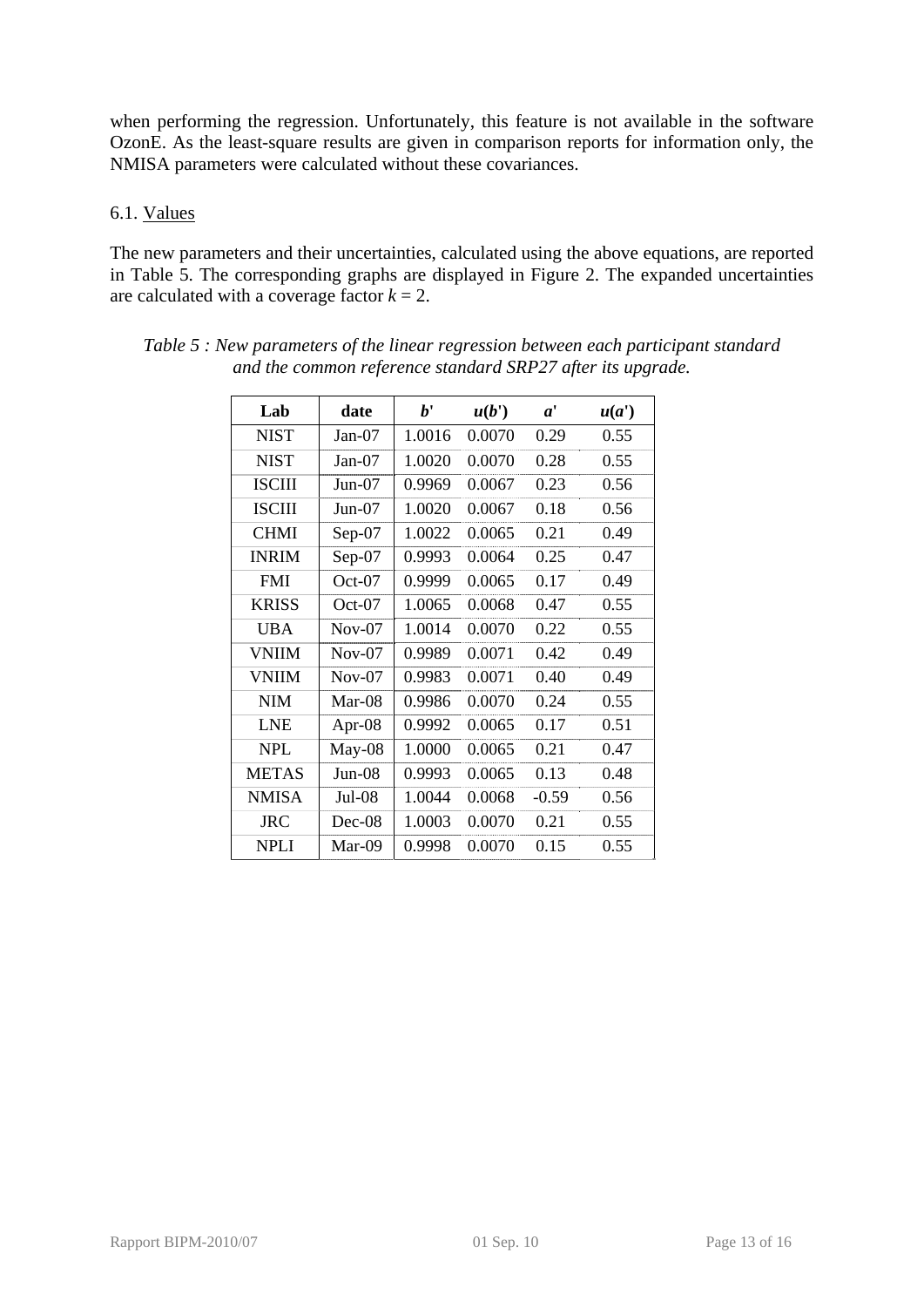

<span id="page-13-0"></span>*Figure 2: Parameters of the linear regression between each participant standard and the common reference standard SRP27 for all participants in the key comparison BIPM.QM-K1 before and after upgrade of the reference BIPM-SRP27.* 

# 6.2. Analysis

As with the degrees of equivalence, the first important observation is that the upgrade of BIPM-SRP27 did not change the good agreement with all participants. All slopes have shifted by a very small amount compared to their stated uncertainties. The average and the median of the degrees of equivalence before and after the upgrade are given in Table 6: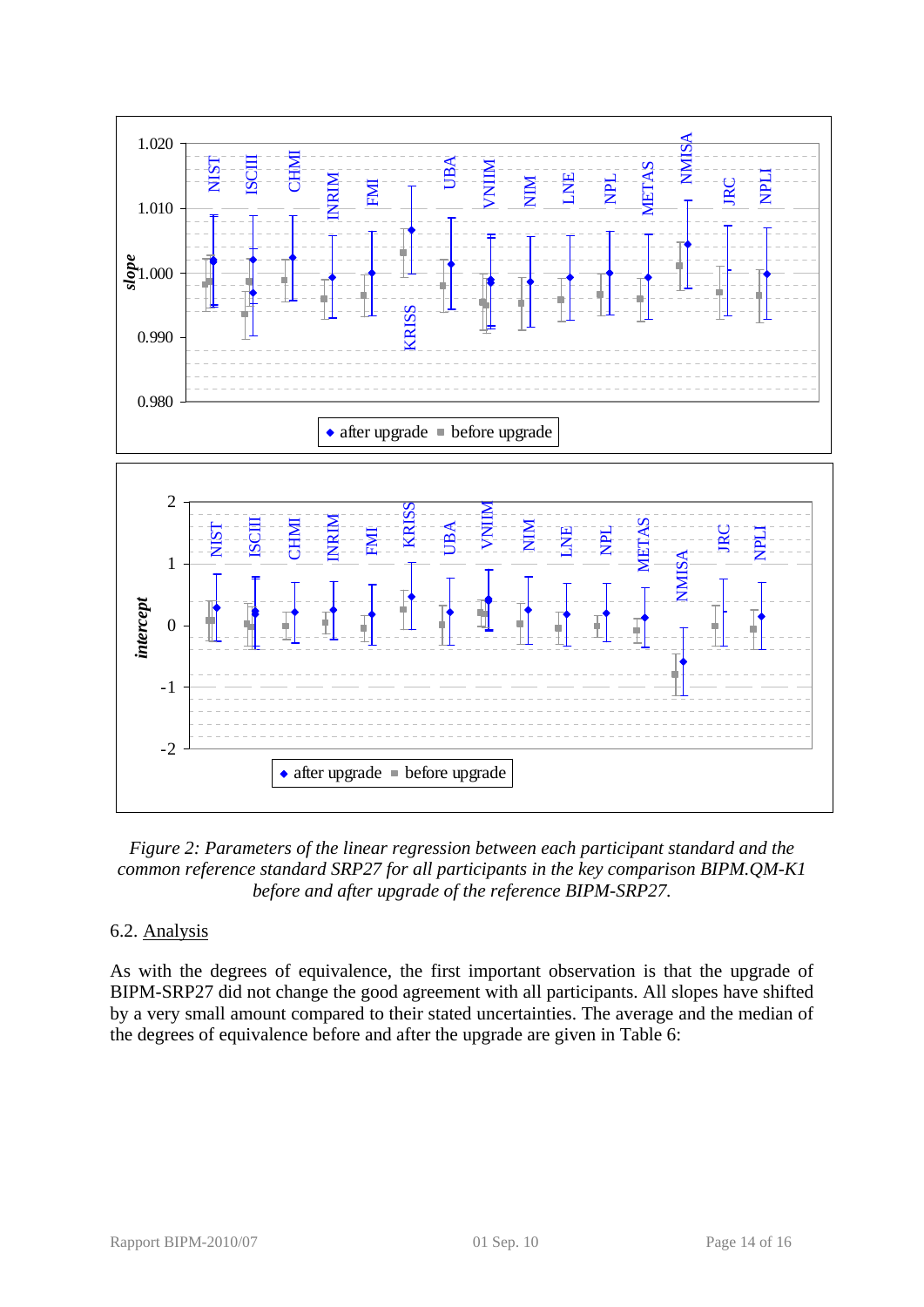|         | before | after  | before                   | after |
|---------|--------|--------|--------------------------|-------|
|         |        | Slope  | Intercept $/$ (nmol/mol) |       |
| Average | 0.9972 | 1.0006 | $-0.01$                  | 0.20  |
| Median  | 0.9964 | 0.9999 | 0.01                     | 0.21  |

*Table 6: Average and median of the regression parameters of all participants in BIPM.QM-K1 before and after the upgrade of BIM-SRP27* 

It appears that the measurement results from BIPM-SRP27 are now closer to the centre of the distribution of participants' measurement results in the key comparison BIPM.QM-K1.

# <span id="page-14-0"></span>**7. Conclusion**

The NIST SRP, maintained by the BIPM and used as the reference in the international key comparison BIPM.QM-K1, underwent an upgrade in March 2009. This followed the upgrade of almost all the other SRPs maintained by National Metrology Institutes or Designated Institutes. In order to ensure the continuity between comparisons performed before and after the upgrade, all degrees of equivalence between participants and the (upgraded) common reference have been recalculated. As expected, the effect of the upgrade on comparison results was a minor shift of the common reference BIPM-SRP27 towards the centre of the distribution of results. This was expected, based on the origin of the remaining difference between BIPM-SRP27 and other upgraded SRPs, which was a numerical correction of the bias on the light path length compared to a physical correction, as will be explained in a forthcoming publication on SRP upgrades.

## <span id="page-14-1"></span>**8. References**

- [1] Viallon J., Moussay P., Norris J.E., Guenther F.R. and Wielgosz R.I., 2006, A study of systematic biases and measurement uncertainties in ozone mole fraction measurements with the NIST Standard Reference Photometer. *[Metrologia](http://stacks.iop.org/0026-1394/43/441)* **43** 441-450
- [2] Norris J.E., Viallon J., Moussay P., Guenther F.R. and Wielgosz R.I., 2008, Results of Temperature Gradient and Path-length Bias Modifications to NIST Ozone Reference Standards. In: *Air & Waste Management 101st Annual Conference,* (Portland, Oregon)
- [3] Viallon J., Moussay P., Wielgosz R., Walden J. and Kuronen P., 2009, Final report, on-going key comparison BIPM.QM-K1: Ozone at ambient level, comparison with FMI, 2007. *[Metrologia](http://stacks.iop.org/0026-1394/46/08009)* **46** 08009
- [4] Viallon J., Moussay P., Wielgosz R.I., Quincey P. and Sweeney B., 2009, Final report, on-going key comparison BIPM.QM-K1: Ozone at ambient level, comparison with NPL, 2008. *[Metrologia](http://stacks.iop.org/0026-1394/46/08011)* **46** 08011
- [5] Bremser W., Viallon J. and Wielgosz R.I., 2007, Influence of correlation on the assessment of measurement result compatibility over a dynamic range. *[Metrologia](http://stacks.iop.org/0026-1394/44/495)* **44** [495-504](http://stacks.iop.org/0026-1394/44/495)
- [6] ISO 6143.2 : 2001 Gas analysis Determination of the composition of calibration gas mixtures - Comparison methods (International Organization for Standardization)
- [7] Paur R.J., Bass A.M., Norris J.E. and Buckley T.J., 2003, Standard Reference Photometer for the Assay of Ozone in calibration Atmospheres. *NISTIR* **6963** (NIST)